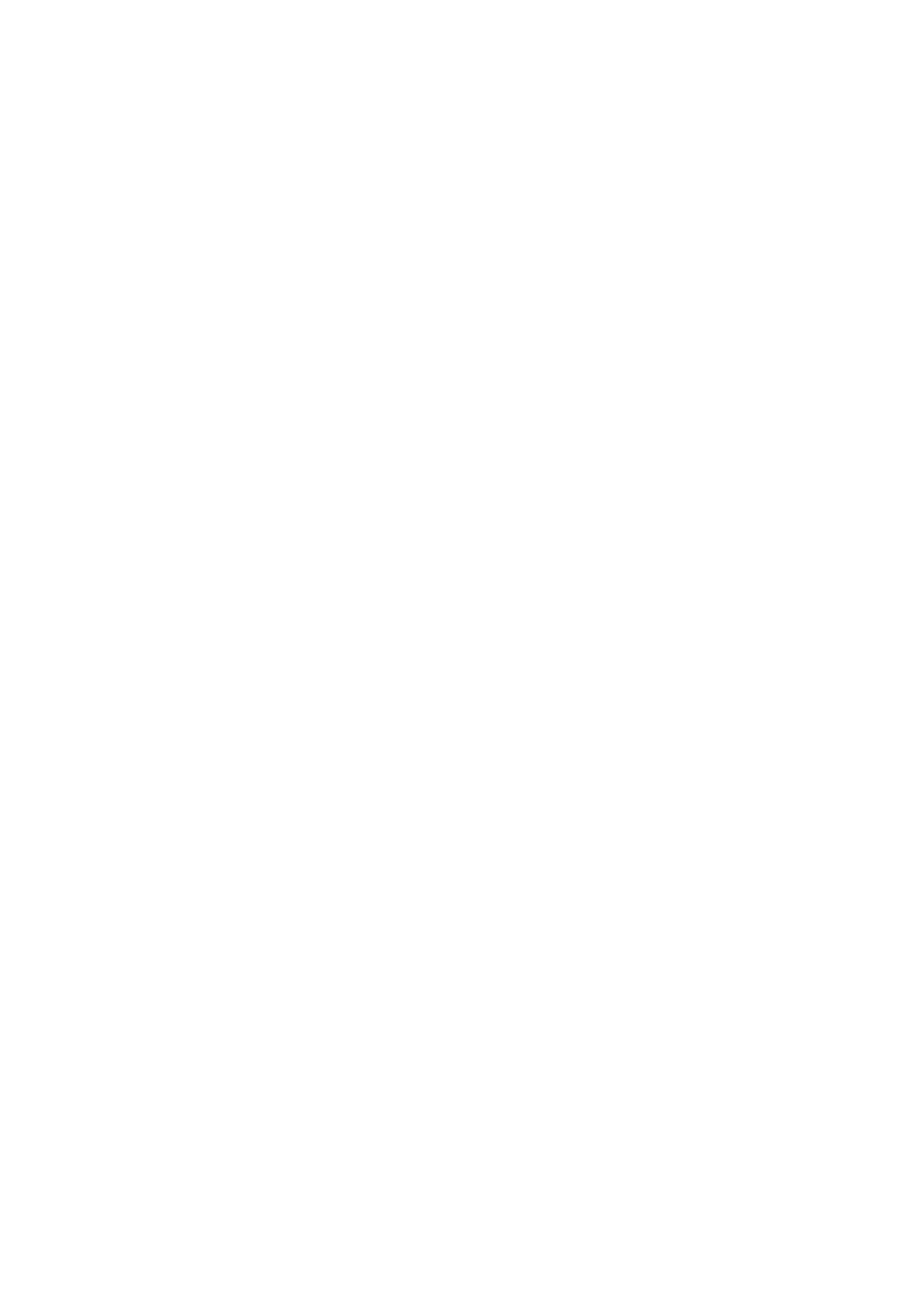### **In the case of Gross v. Switzerland,**

The European Court of Human Rights, sitting as a Grand Chamber composed of:

Dean Spielmann, *President,* Josep Casadevall, Ineta Ziemele, Mark Villiger, Isabelle Berro-Lefèvre, Boštjan M. Zupančič, Alvina Gyulumyan, Khanlar Hajiyev, Dragoljub Popović, Ledi Bianku, Nona Tsotsoria, Ann Power-Forde, Vincent A. De Gaetano, Linos-Alexandre Sicilianos, Helen Keller, Helena Jäderblom, Johannes Silvis, *judges,*

and Erik Fribergh, *Registrar,*

Having deliberated in private on 5 March 2014 and on 27 August 2014,

Delivers the following judgment, which was adopted on the last-mentioned date:

### **PROCEDURE**

1. The case originated in an application (no. 67810/10) against the Swiss Confederation lodged with the Court under Article 34 of the Convention for the Protection of Human Rights and Fundamental Freedoms ("the Convention") by a Swiss national, Ms Alda Gross ("the applicant"), on 10 November 2010.

2. The applicant was represented by Mr F.T. Petermann, a lawyer practising in St Gallen, Switzerland. The Swiss Government ("the Government") were represented by their Agent, Mr F. Schürmann, Head of the Human Rights and Council of Europe Section of the Federal Ministry of Justice.

3. Relying on Article 8 of the Convention, the applicant alleged, in particular, that her right to decide how and when to end her life had been breached.

4. The application was allocated to the Second Section of the Court (Rule 52 § 1 of the Rules of Court). On 5 January 2012 the application was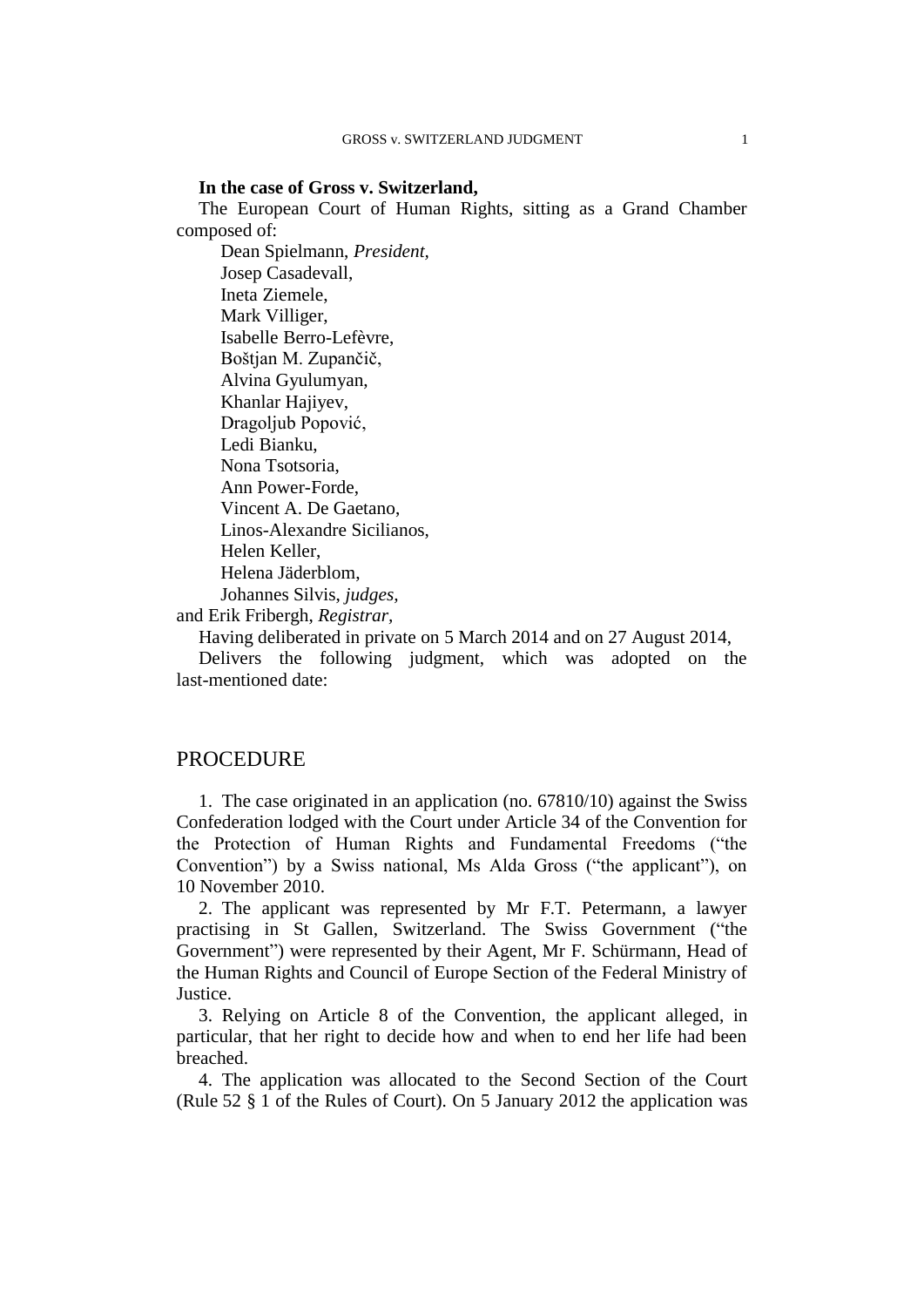communicated to the Government. It was also decided to grant the case priority (Rule 41). On 14 May 2013 a Chamber composed of the following judges: Guido Raimondi, President, Danutė Jočienė, Peer Lorenzen, András Sajó, Işıl Karakaş, Nebojša Vučinić, Helen Keller, judges, and also of Stanley Naismith, Section Registrar, having deliberated in private, delivered a judgment in which it held by a majority that there had been a violation of Article 8 of the Convention. The joint dissenting opinion of Judges Raimondi, Jočienė and Karakaş was annexed to the judgment.

5. In a letter of 12 August 2013 the Government requested the referral of the case to the Grand Chamber in accordance with Article 43 of the Convention and Rule 73. The panel of the Grand Chamber granted the request on 7 October 2013.

6. The composition of the Grand Chamber was determined according to the provisions of Article 26 §§ 4 and 5 of the Convention and Rule 24.

7. The applicant and the Government each filed further written observations (Rule 59 § 1). In their memorial dated 7 January 2014 the Government informed the Court that the applicant had died on 10 November 2011. The applicant's counsel submitted comments in reply.

8. In addition, third-party comments on the merits of the application were received from: the Alliance Defending Freedom (formerly known as the Alliance Defense Fund), an association based in the United States of America ("USA") dedicated to protecting the right to life on a worldwide basis, represented by Mr P. Coleman; the European Centre for Law and Justice, an association based in France specialising in questions of bioethics and the defence of religious freedom, represented by Mr G. Puppinck; Americans United for Life, an association based in the USA dedicated to protecting the right to life from conception until natural death, represented by Mr W. L. Saunders, and Dignitas, an association based in Switzerland whose objective is to ensure that its members receive end-of-life care and die with human dignity, represented by Mr L. A. Minelli. All of the third party interveners had been given leave by the President to intervene in the written procedure before the Chamber (Article 36 § 2 of the Convention and Rule 44 § 3).

## THE FACTS

### THE CIRCUMSTANCES OF THE CASE

9. The applicant was born in 1931 and died on 10 November 2011.

10. For many years the applicant had expressed the wish to end her life. She explained that she was becoming increasingly frail as time passed and was unwilling to continue suffering the decline of her physical and mental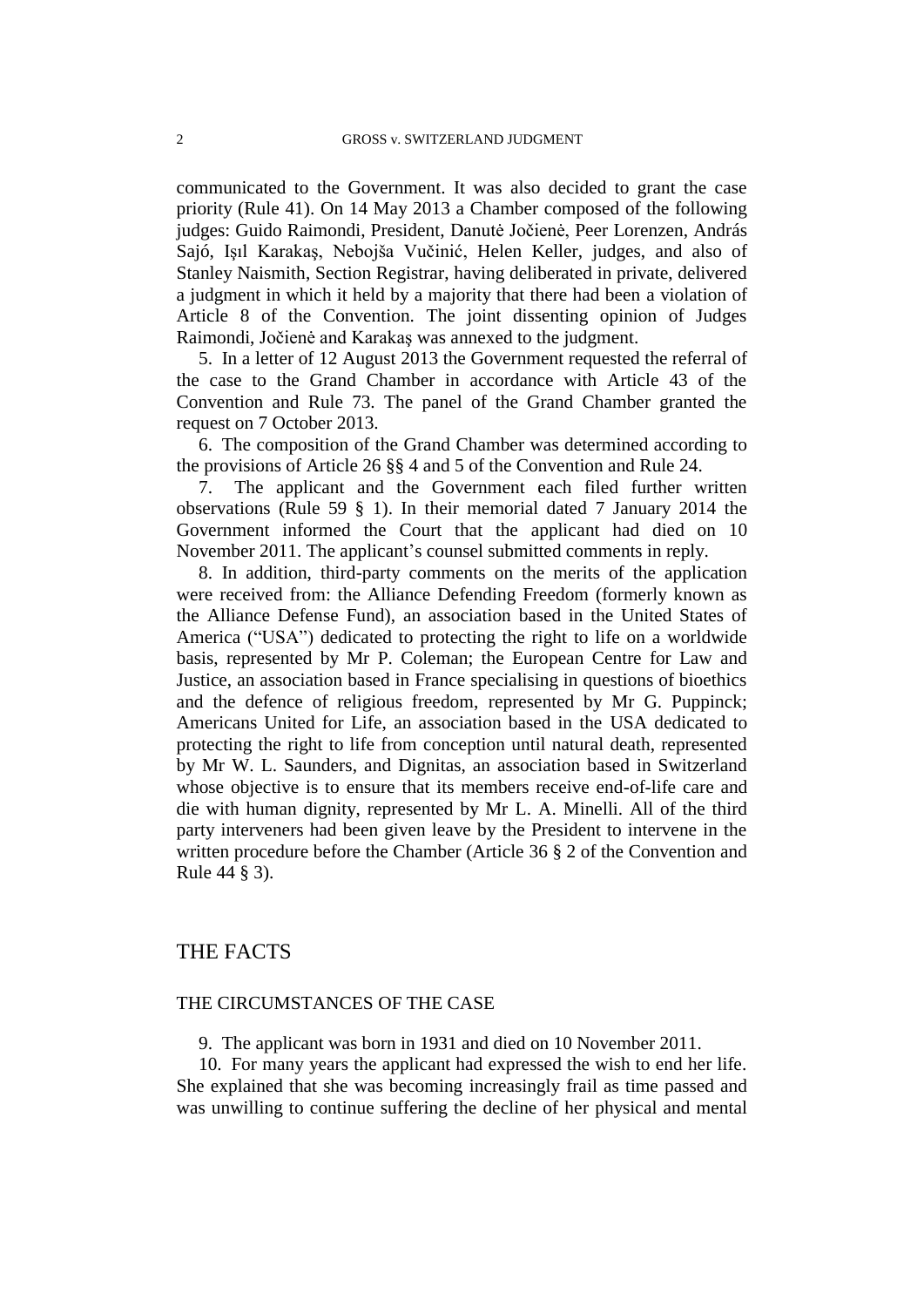faculties. She decided that she wished to end her life by taking a lethal dose of sodium pentobarbital. She contacted an assisted-suicide association – EXIT – for support, which replied that it would be difficult to find a medical practitioner who would be ready to provide her with a medical prescription for the lethal drug.

11. On 20 October 2008 a psychiatrist, Dr T., submitted an expert opinion in which he observed that there was no doubt that the applicant was able to form her own judgment. From a psychiatric medical point of view, Dr T. did not have any objection to the applicant being prescribed a lethal dose of sodium pentobarbital. However, he refrained from issuing the prescription himself on the grounds that he did not want to confuse the roles of medical expert and treating physician.

12. By letters of 5 November 2008, 1 December 2008 and 4 May 2009 the applicant's representative submitted on her behalf a request to be given a prescription for sodium pentobarbital to three further medical practitioners, who all declined to issue the requested prescription.

13. On 16 December 2008 the applicant submitted a request to the Health Board of the Canton of Zurich to be provided with 15 grams of sodium pentobarbital in order for her to commit suicide. On 29 April 2009 the Health Board rejected the applicant's request.

14. On 29 May 2009 the applicant lodged an appeal with the Administrative Court of the Canton of Zurich. On 22 October 2009 the Administrative Court dismissed the appeal. The Administrative Court considered, in particular, that the prerequisite of a medical prescription for obtaining a lethal dose of sodium pentobarbital was in accordance with Article 8 of the Convention. The requirement to obtain a medical prescription served the aim of preventing premature decisions and guaranteed that the intended action was medically justified. It further ensured that the decision was based on a deliberate exercise of the free will of the person concerned. The Administrative Court observed that Dr T., in his expert opinion, had not considered whether the applicant was suffering from any illness which would justify the assumption that the end of her life was near. The wish to die taken on its own, even if it was well considered, was not sufficient to justify the issuing of a medical prescription. Accordingly, the content of the case file did not demonstrate that the necessary prerequisites for issuing a medical prescription had been fulfilled in the instant case. There was therefore a need for further medical examination. Under these circumstances, the Administrative Court considered that there was no sufficient reason to dispense the applicant from the necessity of a thorough medical examination and of a medical prescription.

15. On 12 April 2010 the Federal Supreme Court dismissed an appeal lodged by the applicant. It observed, *inter alia*, that the applicant undisputedly did not fulfil the prerequisites laid down in the medical ethics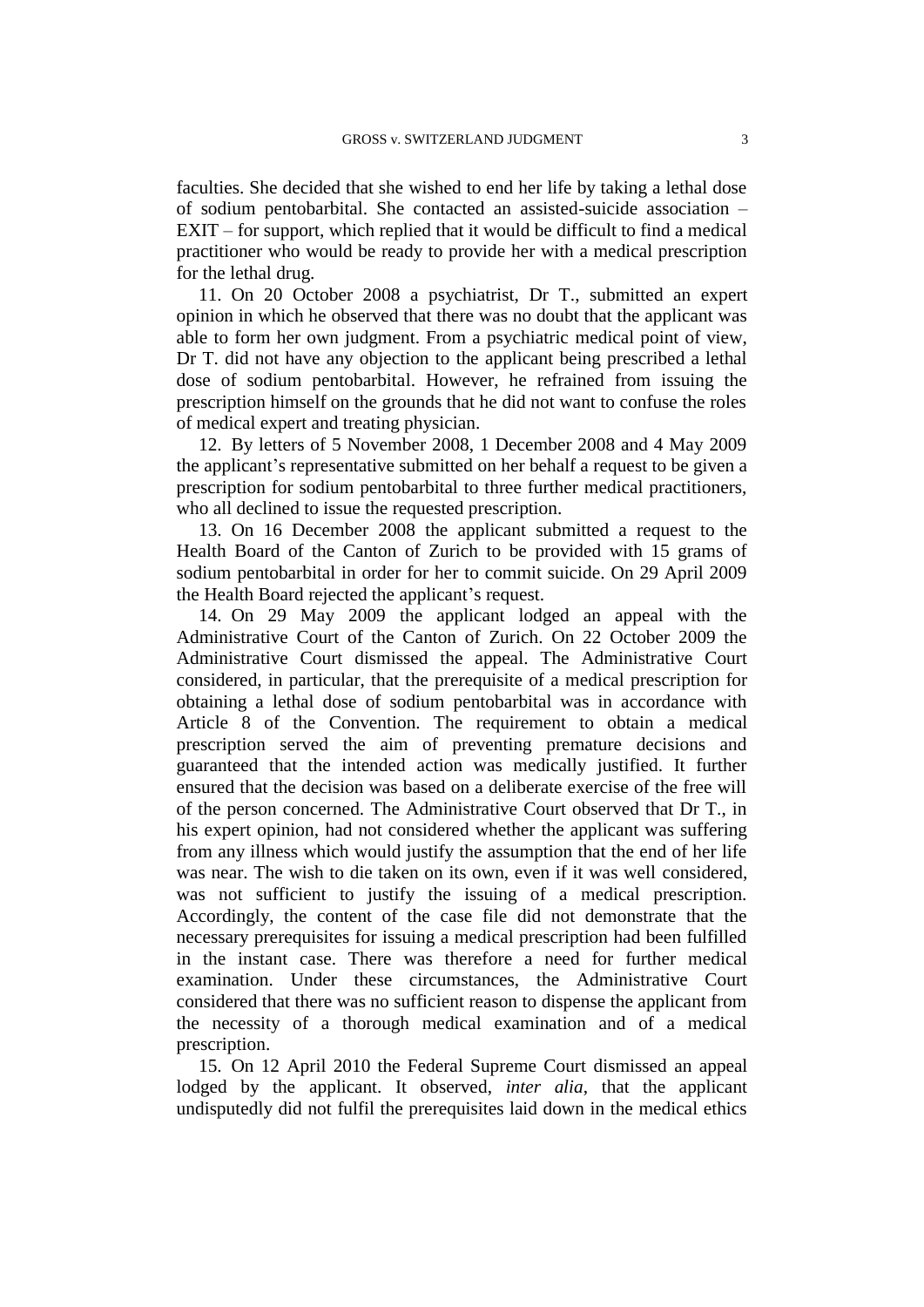guidelines on the care of patients at the end of life adopted by the Swiss Academy of Medical Sciences, as she was not suffering from a terminal illness, but had expressed her wish to die because of her advanced age and increasing frailty. Even though the Federal Supreme Court had previously considered that the issuing of a medical prescription for sodium pentobarbital to a person suffering from an incurable, persistent and serious psychological illness did not necessarily amount to a violation of a doctor's professional duties, this exception had to be handled with "utmost restraint" and did not enjoin the medical profession or the State to provide the applicant with the requested dose of sodium pentobarbital to put an end to her life. The Federal Supreme Court further noted that the issuing of the requested substance required a thorough medical examination and, with respect to the persistence of the wish to die, long-term medical supervision by a specialist practitioner who was ready to issue the necessary prescription. This requirement could not be circumvented by the applicant's request for an exemption from the necessity of obtaining a medical prescription.

16. On 10 November 2010 counsel for the applicant lodged an application with the Court.

17. On 24 October 2011 the applicant obtained a medical prescription for 15 grams of sodium pentobarbital signed by a medical practitioner, Dr U. On 10 November 2011 she ended her life by imbibing the prescribed substance. According to a police report dated 14 November 2011, no relatives of the deceased could be identified. The report concluded that the applicant had committed suicide with the assistance of EXIT and that no third person was found to be criminally liable in this context.

18. The Court was not made aware of the applicant's death until 7 January 2014 (see paragraph 19 below).

## THE LAW

### THE GOVERNMENT'S PRELIMINARY OBJECTION

### **A. The Government's submissions to the Grand Chamber**

19. In their memorial to the Court of 7 January 2014, the Government stated that when preparing their memorial they had taken the precaution of enquiring about the applicant's situation at the municipality where she lived and had found out that she had died on 10 November 2011. Thus, by the time the Chamber had adopted its judgment in this case, she had been dead for approximately one and a half years. Relying on the Court's decision in the case of *Predescu v. Romania*, (no. 21447/03, § 25, 2 December 2008),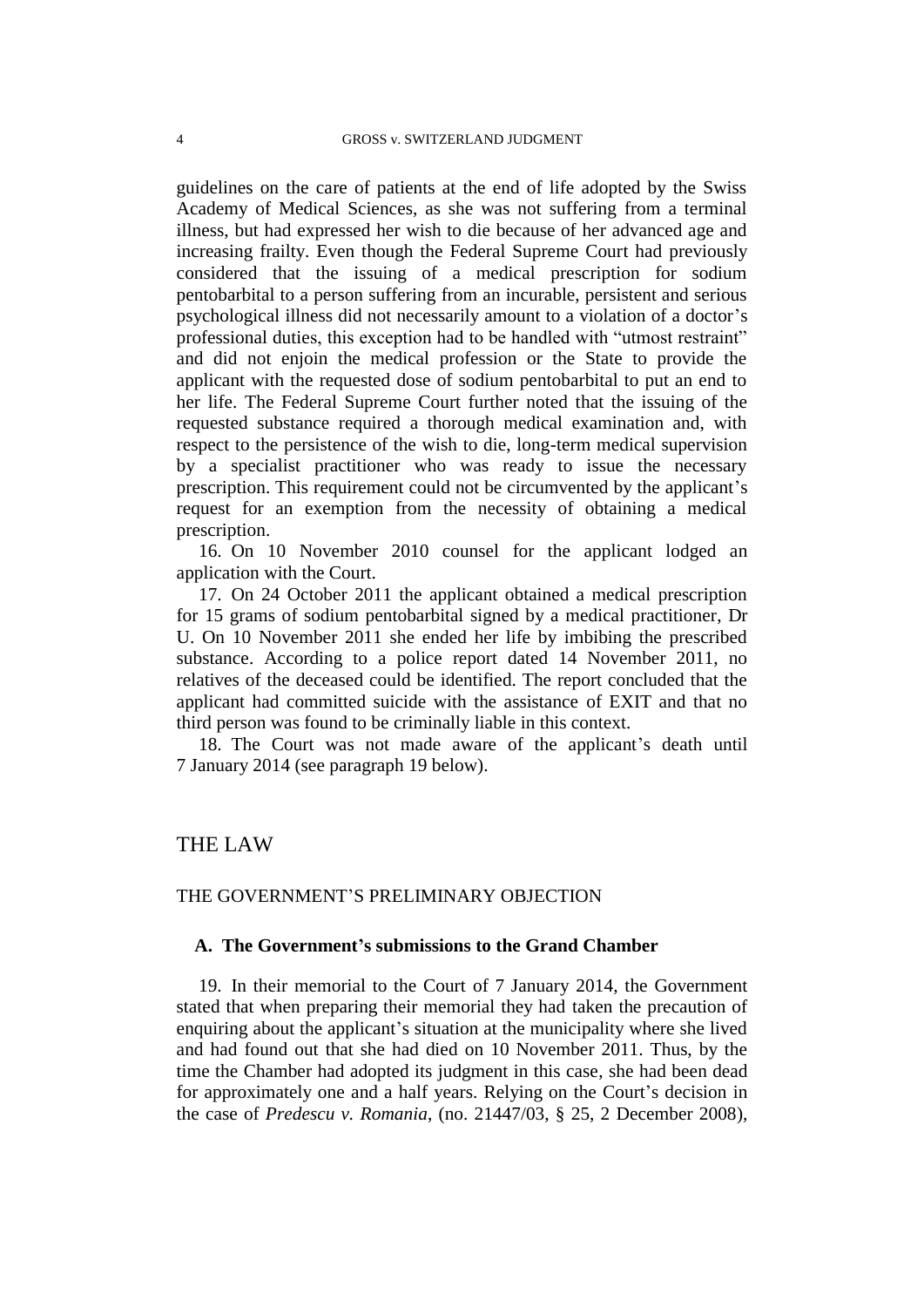they requested the Court to declare the application inadmissible on the ground of abuse of the right of petition, in accordance with Article 35 §§ 3 (a) and 4 of the Convention.

20. The Government submitted that counsel had not only failed to inform the Court of the applicant's death – which he should have done at the latest when the Court's Registry provided him with the statement of facts, assuming her to be alive – but had also misled the Court in his submissions by giving the impression that the applicant was still alive.

21. In the Government's view, the conduct of the deceased applicant's counsel had been such as to mislead the Court as regards an essential aspect for its examination of the application.

### **B. Counsel for the applicant's submissions to the Grand Chamber**

22. Counsel responded that he had not had any personal contact with his client since January 2010 and had only become aware of her death on 9 January 2014, when he had received a copy of the Government's memorial of 7 January 2014.

23. Counsel explained that the applicant had expressed her wish that counsel should send any further correspondence to Mr F., a retired pastor who also voluntarily worked for the assisted-suicide association EXIT. The reason for this arrangement was, *inter alia*, that receiving letters from her counsel directly had caused her stress and that she therefore needed assistance from a person of trust. Thus, after her appeal to the Federal Supreme Court in January 2010, it had been agreed that Mr F. would bring any communications to her personally and explain them to her. Counsel submitted that he had complied with those instructions.

24. Upon receipt of the Government's submissions on 9 January 2014, counsel had immediately contacted Mr F., who had explained to him that he had refrained from notifying him of the applicant's death at the applicant's express request because she feared that the ongoing proceedings would otherwise be discontinued. In the summer of 2011, when it had become clear that the applicant would end her life, she had informed Mr F. that counsel had told her that if she died during the proceedings the case would be at an end, and that she did not want this to happen as she wanted "to open the way for other people in her situation". Mr F. had taken the view that a spiritual adviser's professional duty did not permit disclosure against the applicant's express wishes. Counsel for the applicant further stated that he found it extremely regrettable that Mr F. had not informed him immediately of the applicant's death, as counsel would have duly informed the Court and would have made an application for the proceedings to be continued nevertheless.

25. Relying on the Court's case-law in previous cases where an applicant had died or had expressed the wish to withdraw his or her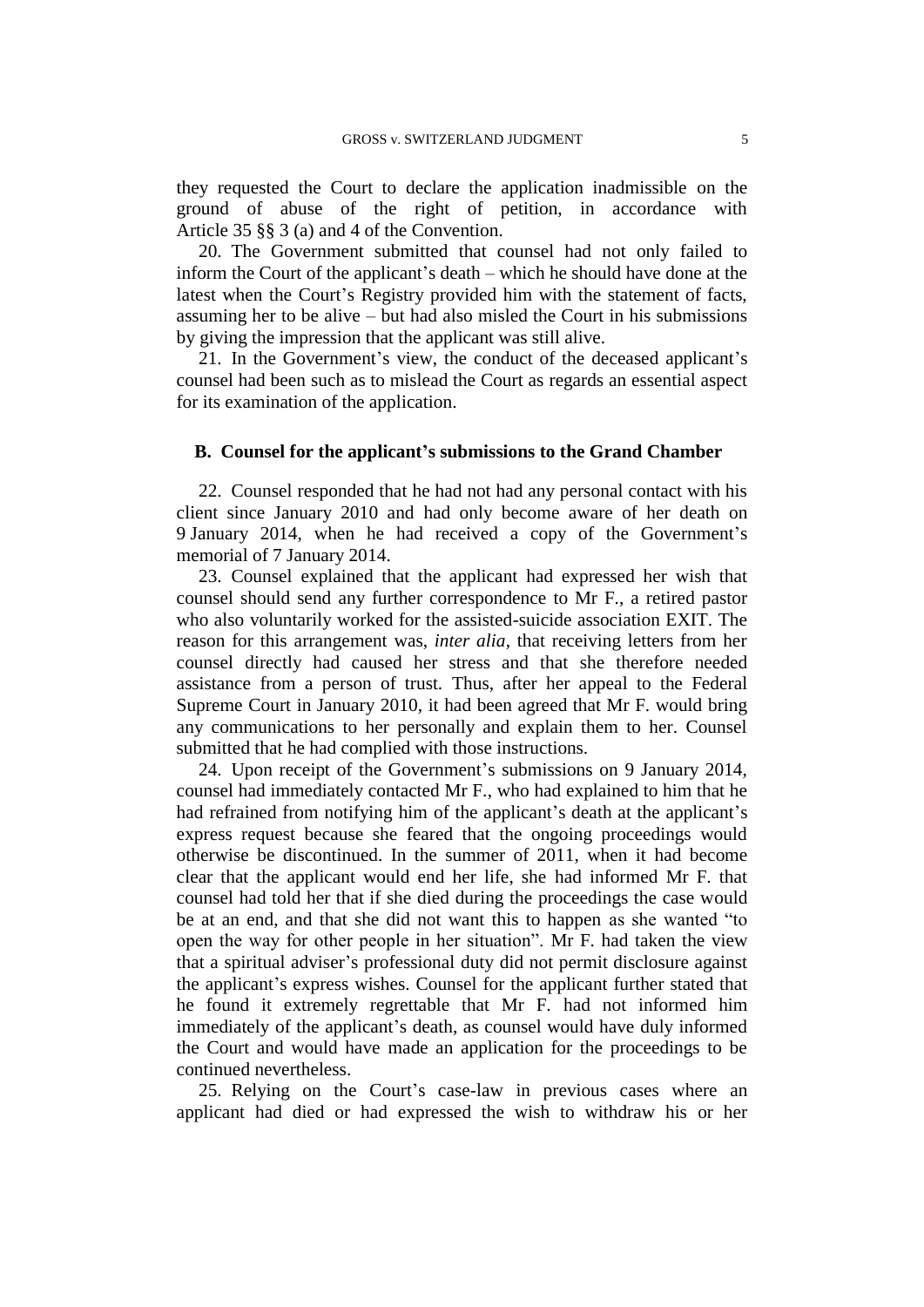complaint during the proceedings before the Commission or the Court (counsel referred to the Court's judgments in the cases of *Scherer v. Switzerland*, 25 March 1994, Series A no. 287 and *Tyrer v. the United Kingdom*, 25 April 1978, § 21, Series A no. 26), he argued that upon lodging an application with the Convention institutions the latter became master of the proceedings. It was thus for the Court to decide whether the proceedings in a given case should be continued. The decisive factor in that regard was whether, in the Court's view, the case raised general questions of public interest necessitating further examination.

26. In the instant case counsel for the applicant invited the Court to continue the proceedings on the grounds that the case raised substantive questions regarding compliance with the Convention which necessitated further examination in the public interest. "Euthanasia" was a contentious and much-debated issue in many European countries. Cases of this nature were generally brought by persons who were elderly and/or ill. If proceedings were to be systematically abandoned when such a person died, the questions raised by such cases could never be decided by the Court.

#### **C. The Court's assessment**

### 27. Article 35 § 3(a) of the Convention provides:

"The Court shall declare inadmissible any individual application submitted under Article 34 if it considers that:

(a) the application is incompatible with the provisions of the Convention or the Protocols thereto, manifestly ill-founded, or an abuse of the right of individual application;..."

28. The Court reiterates that under this provision an application may be rejected as an abuse of the right of individual application if, among other reasons, it was knowingly based on untrue facts (see *Akdivar and Others v. Turkey* [GC], 16 September 1996, §§ 53-54, *Reports of Judgments and Decisions* 1996-IV; *Varbanov v. Bulgaria*, no. 31365/96, § 36, ECHR 2000-X; *Rehak v. Czech Republic* (dec.), no. 67208/01, 18 May 2004; *Popov v. Moldova* (no. 1), no. 74153/01, § 48, 18 January 2005; *Kérétchachvili v. Georgia* (dec.), no. 5667/02, 2 May 2006; *Miroļubovs and Others v. Latvia*, no. 798/05, § 63, 15 September 2009; and *Centro Europa 7 S.r.l. and Di Stefano v. Italy* [GC], no. 38433/09, § 97, ECHR 2012). The submission of incomplete and thus misleading information may also amount to an abuse of the right of application, especially if the information concerns the very core of the case and no sufficient explanation has been provided for the failure to disclose that information (see *Hüttner v. Germany* (dec.), no. 23130/04, 9 June 2006; *Predescu v. Romania*, no. 21447/03, §§ 25-26, 2 December 2008; and *Kowal v. Poland* (dec.), no. 2912/11, 18 September 2012). The same applies if new, important developments have occurred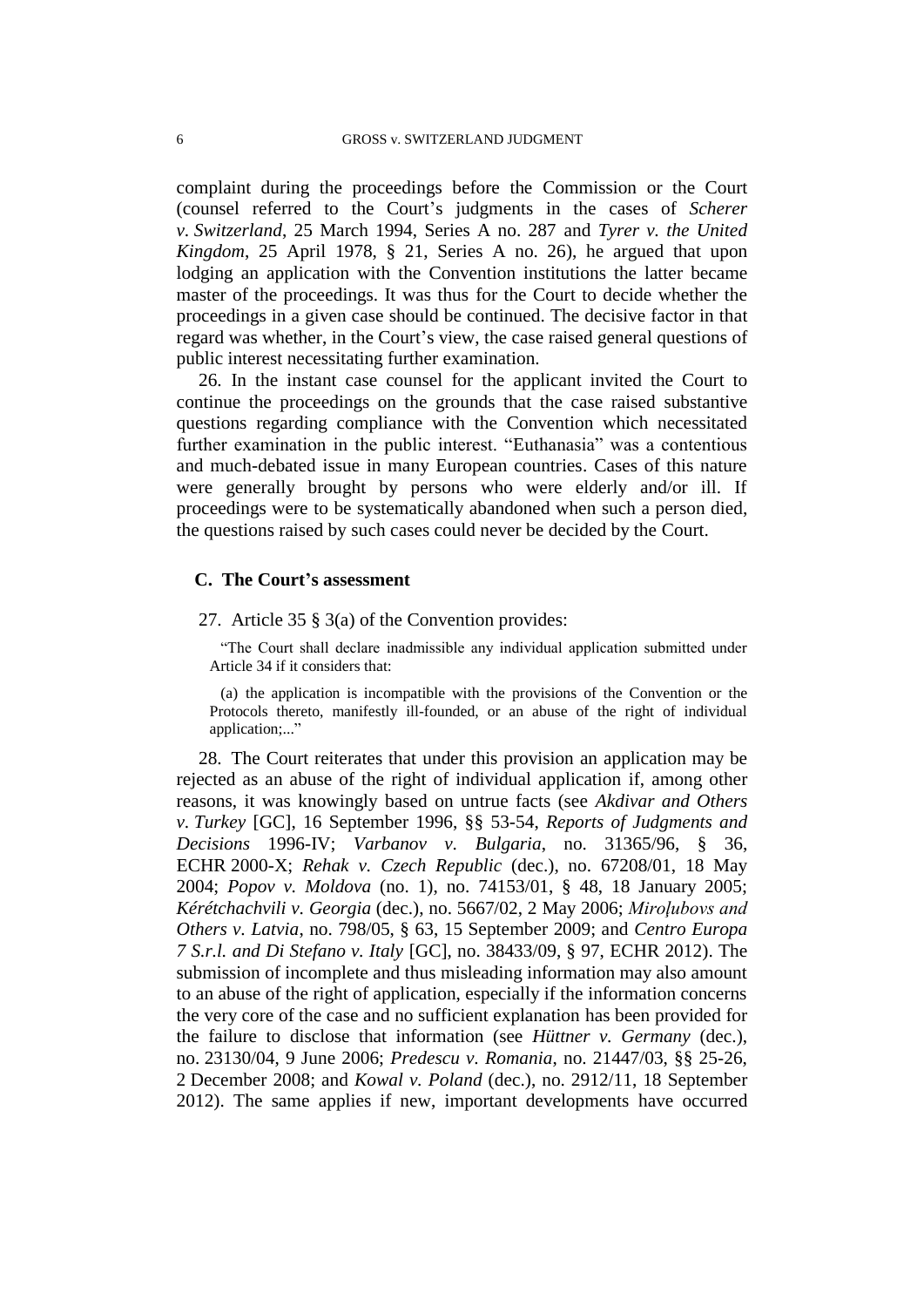during the proceedings before the Court and where, despite being expressly required to do so by Rule 47 § 7 (former Rule 47 § 6) of the Rules of Court, the applicant has failed to disclose that information to the Court, thereby preventing it from ruling on the case in full knowledge of the facts (see *Centro Europa 7 S.r.l. and Di Stefano*, ibid., and *Miroļubovs and Others,*  ibid*.*). However, even in such cases, the applicant's intention to mislead the Court must always be established with sufficient certainty (see *Al-Nashif v. Bulgaria*, no. 50963/99, § 9, 20 June 2002; *Melnik v. Ukraine*, no. 72286/01, §§ 58-60, 28 March 2006; *Nold v. Germany*, no. 27250/02, § 87, 29 June 2006; and *Centro Europa 7 S.r.l. and Di Stefano*, ibid*.*).

29. Turning to the circumstances of the instant case, the Court notes at the outset that in her application lodged with the Court on 10 November 2010 the applicant complained, relying on Article 8 of the Convention, that the Swiss authorities, by depriving her of the possibility of obtaining a lethal dose of sodium pentobarbital, had violated her right to decide by what means and at what point her life would end. It further observes that on 5 January 2012 her application was communicated to the respondent Government and that on 14 May 2013 the Chamber delivered a judgment in which it held (by four votes to three) that there had been a violation of Article 8 of the Convention, a finding which was based on the assumption that the applicant was still alive (see paragraphs 65-67 of the Chamber judgment).

30. However, it was later revealed that in the meantime, on 24 October 2011, the applicant had obtained a medical prescription for a lethal dose of sodium pentobarbital and that on 10 November 2011 she had ended her life by imbibing the prescribed substance.

31. This development was not brought to the Court's attention by the applicant or her counsel but by the Government, in their memorial of 7 January 2014, after the case had been referred to the Grand Chamber in accordance with Article 43 of the Convention. When preparing their memorial, the Government had enquired about the applicant's situation and had found out about the fact and the circumstances of her death.

32. The Court has taken note of the explanation submitted in reply by counsel for the applicant that he had been unaware of his client's death because he had only had contact with her via an intermediary, Mr. F., who – at her request – had purposely refrained from notifying counsel of her death. According to Mr F., this was because of her fear that the disclosure of such a fact might prompt the Court to discontinue the proceedings in her case. As her spiritual adviser he had considered himself bound by a professional duty of confidentiality preventing him from disclosing that information against her wishes.

33. However, in the Court's view, and bearing in mind the particular nature of the present case, the fact that counsel for the applicant had no direct contact with his client but agreed to communicate with her indirectly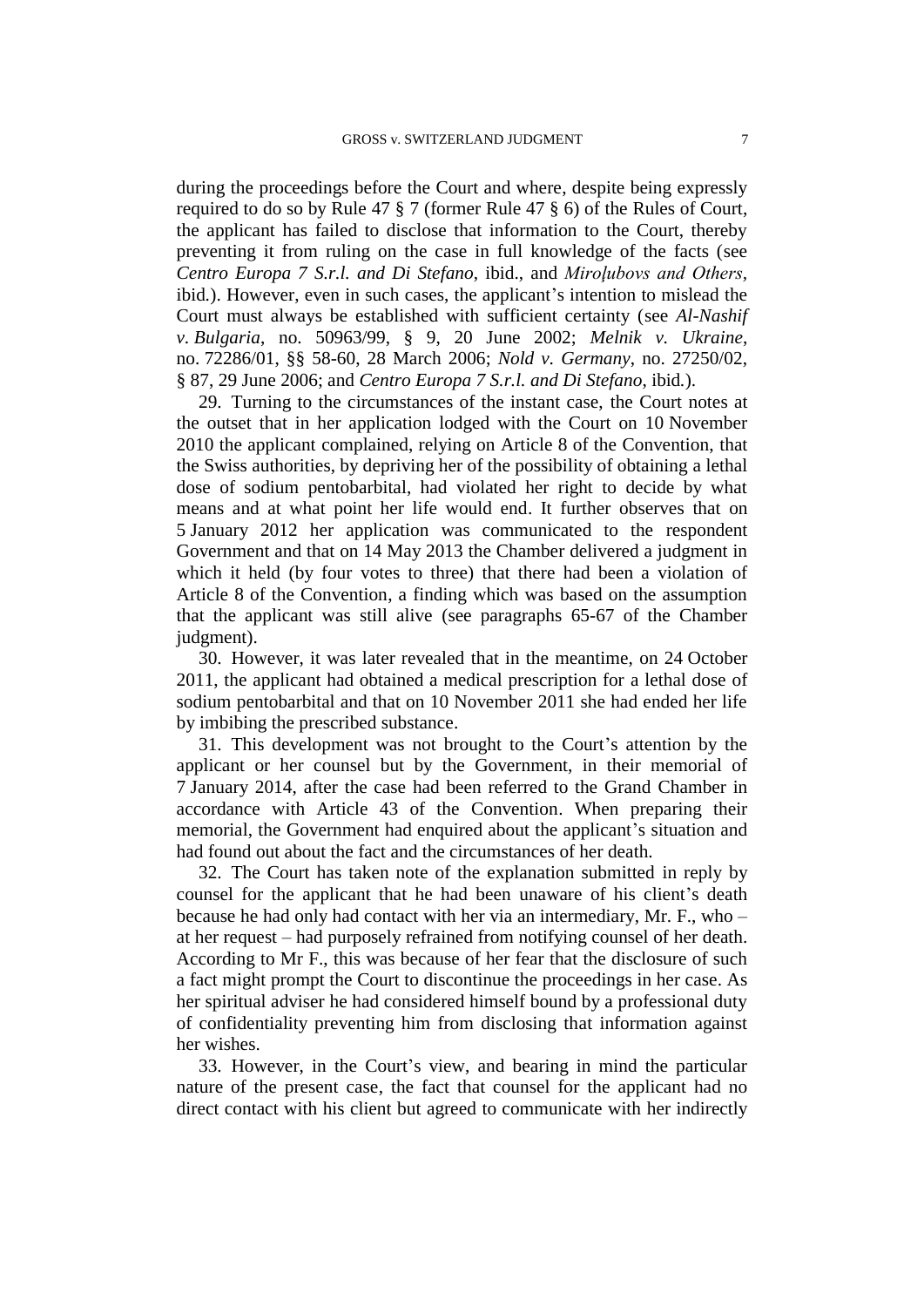through an intermediary gives rise to a number of concerns regarding his role as a legal representative in the proceedings before it. In addition to the duties of an applicant to cooperate with the Court (see Rule 44A of the Rules of Court; see also Rule 44C on "Failure to participate effectively", including the possibility of drawing inferences from the failure of a party "to divulge relevant information of its own motion") and to keep it informed of all circumstances relevant to his or her application (see Rule 47 § 7, former Rule 47 § 6), a representative bears a particular responsibility not to make misleading submissions (see Rule 44D).

34. It transpires from her counsel's explanation that the applicant had not only failed to inform him, and by implication the Court, of the fact that she had obtained the required medical prescription, but had also taken special precautions to prevent information about her death from being disclosed to counsel and eventually to the Court in order to stop the latter discontinuing the proceedings in her case.

35. Against this background, the Grand Chamber considers that the fact and the circumstances of the applicant's death did indeed concern the very core of the matter underlying her complaint under the Convention. It is also conceivable that had these facts been known to the Chamber they might have had a decisive influence on its judgment of 14 May 2013 concluding that there had been a violation of Article 8 of the Convention (see, *mutatis mutandis*, Rule 80 of the Rules of Court; *Pardo v. France* (revision – admissibility), 10 July 1996, §§ 21-22, *Reports* 1996-III; *Pardo v. France* (revision – merits), 29 April 1997, § 23, *Reports* 1997-III; and *Gustafsson v. Sweden* (revision – merits), 30 July 1998, § 27, *Reports* 1998-V). However, there is no need for the Grand Chamber to speculate on this since in any event, in accordance with Article 44 § 2 of the Convention, the Chamber's judgment of 14 May 2013 has not become final.

36. According to Mr. F., the applicant's motive for withholding the relevant information had been that, regardless of the fact that the ongoing grievance arising from her own personal situation had ceased, the proceedings in her case should continue for the benefit of other people who were in a similar situation. Whilst such a motive may be understandable from the applicant's perspective in the exceptional situation in which she found herself, the Court finds it sufficiently established that by deliberately omitting to disclose that information to her counsel the applicant intended to mislead the Court on a matter concerning the very core of her complaint under the Convention.

37. Accordingly, the Court upholds the Government's preliminary objection that the applicant's conduct constituted an abuse of the right of application within the meaning of Article 35 § 3 (a) of the Convention.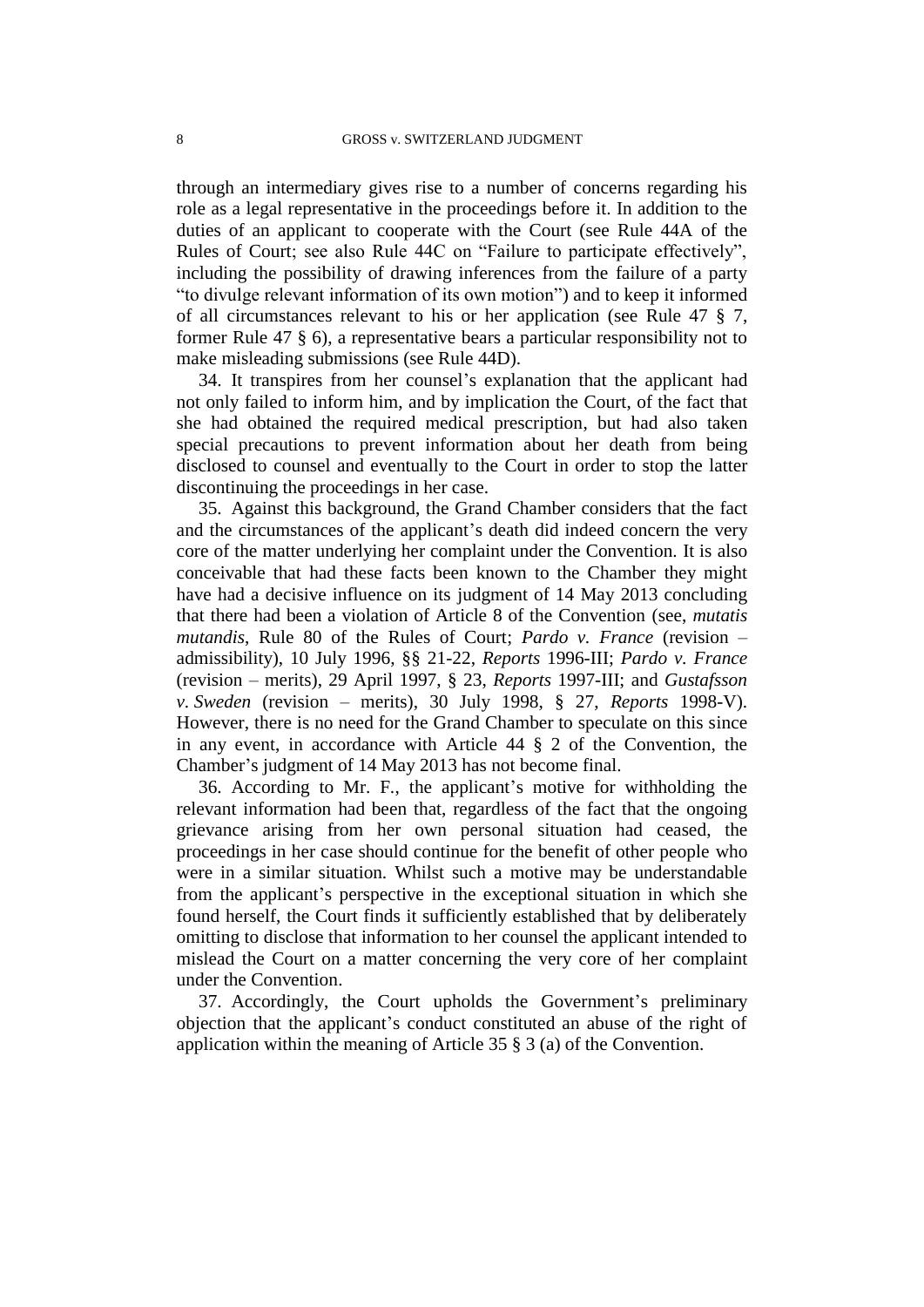## FOR THESE REASONS, THE COURT

*Holds*, by nine votes to eight, that by reason of the applicant's abuse of the right of application within the meaning of Article 35 § 3(a) of the Convention, the application is inadmissible.

Done in English and in French, and notified in writing on 30 September 2014, pursuant to Rule 77 §§ 2 and 3 of the Rules of Court.

| Erik Fribergh | Dean Spielmann |
|---------------|----------------|
| Registrar     | President      |

In accordance with Article 45 § 2 of the Convention and Rule 74 § 2 of the Rules of Court, the following separate opinions are annexed to this judgment:

(a) concurring opinion of Judge Silvis;

(b) joint dissenting opinion of Judges Spielmann, Ziemele, Berro-Lefèvre, Zupančič, Hajiyev, Tsotsoria, Sicilianos and Keller.

> D.S. E.F.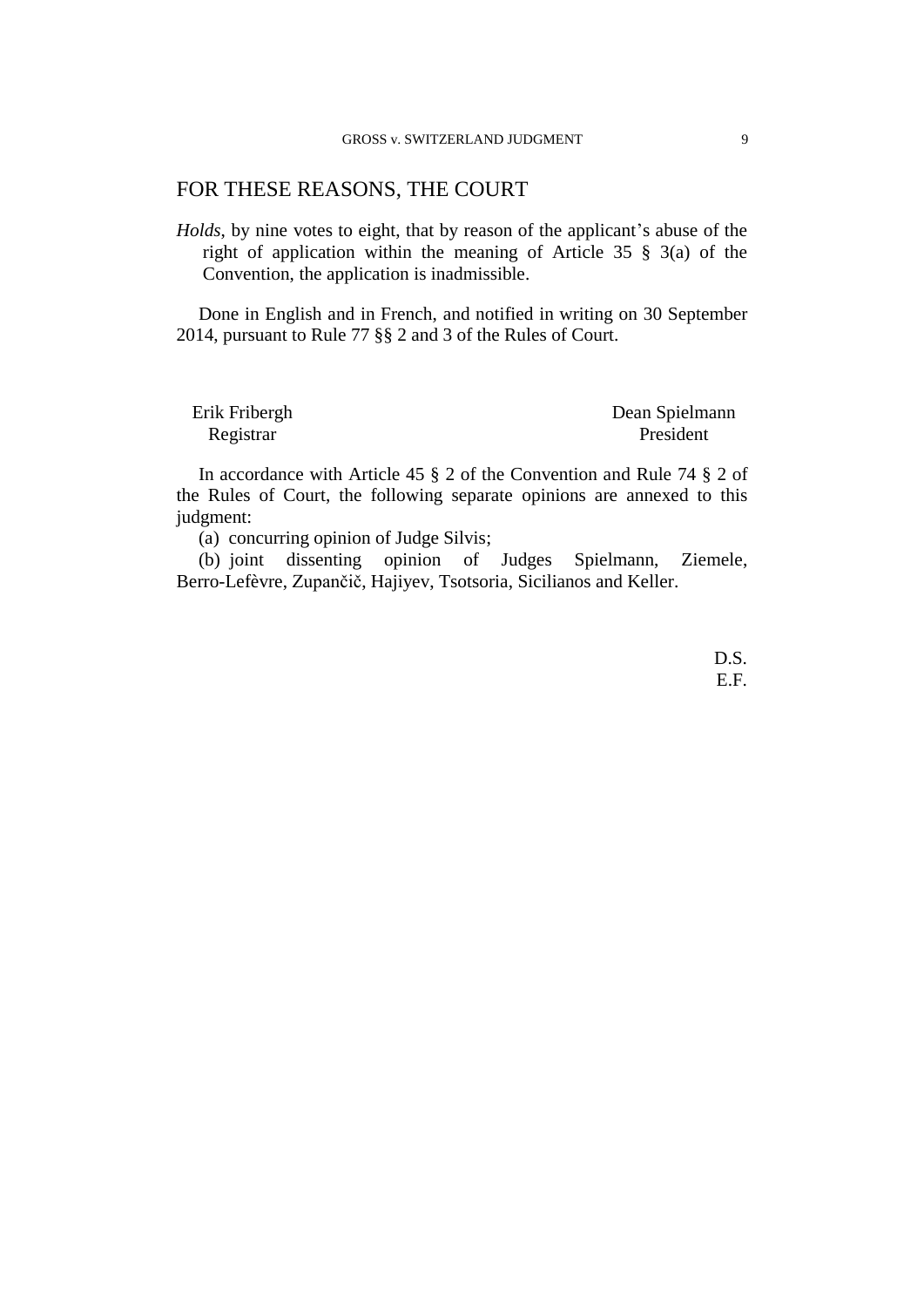## CONCURRING OPINION OF JUDGE SILVIS

The applicant ended her life by imbibing a lethal dose of sodium pentobarbital on medical prescription while a complaint concerning the denial of her right to obtain such a prescription was pending before the Court. Without having been informed about the change of circumstances, including her death, the Chamber dealt with the case and found a violation of Article 8 of the Convention, on account of a lack of clarity in Swiss law, one and a half years after the applicant had died. However, the Chamber's judgment never became final since the case was referred to the Grand Chamber. It was only after that referral that the Court was notified that the applicant had already obtained the lethal drugs and had subsequently died. Counsel for the applicant had not informed the Court of this, explaining that he had not even been aware of the change in circumstances of his client. I voted in favour of declaring the application inadmissible on grounds of abuse of the right of petition. To my mind, the alternative of just striking the case out would not have sufficiently underlined the importance of keeping the Court fully informed of new circumstances concerning the core of a complaint.

I would have preferred the Grand Chamber not to establish that the applicant had herself deliberately misled the Court. To my mind, there was no need to establish with "sufficient certainty" the applicant's personal intentions, assuming – implicitly – that she herself was fully aware of the requirements of the Rules of Court. It is preferable for the Court not to enter into the particular way clients and their professional representatives before the Court communicate with each other, as it is clearly set out in Rule 44C of the Rules of Court that they must participate effectively. Knowledge of the client's circumstances could therefore legitimately be imputed to her counsel. As a professional, acting on behalf of his client, counsel bears the responsibility of disclosing relevant new information (Rule 47 § 6 until 6 May 2013, now 47 § 7). When this responsibility is not adequately assumed, without sufficient explanation, and the new information in question concerns the core of the complaint, then I would think that the conclusion that there has been an abuse of the right of petition should inevitably follow (see *Hüttner v. Germany* (dec.), no. 23130/04, 9 June 2006; *Predescu v. Romania*, no. 21447/03, §§ 25-26, 2 December 2008; and *Kowal v. Poland* (dec.), no. 2912/11, 18 September 2012).

Why did the Court seek to establish whether the applicant herself had deliberately misled the Court? This appears to be a consequence of the Court's earlier case-law restricting findings of an abuse of the right of petition to cases where there has been an underlying intention on the part of an applicant to mislead. By thus setting the threshold for finding an abuse of the right of petition unnecessarily high in my view, even in an extraordinary case like this, the Grand Chamber has forced itself to undertake the rather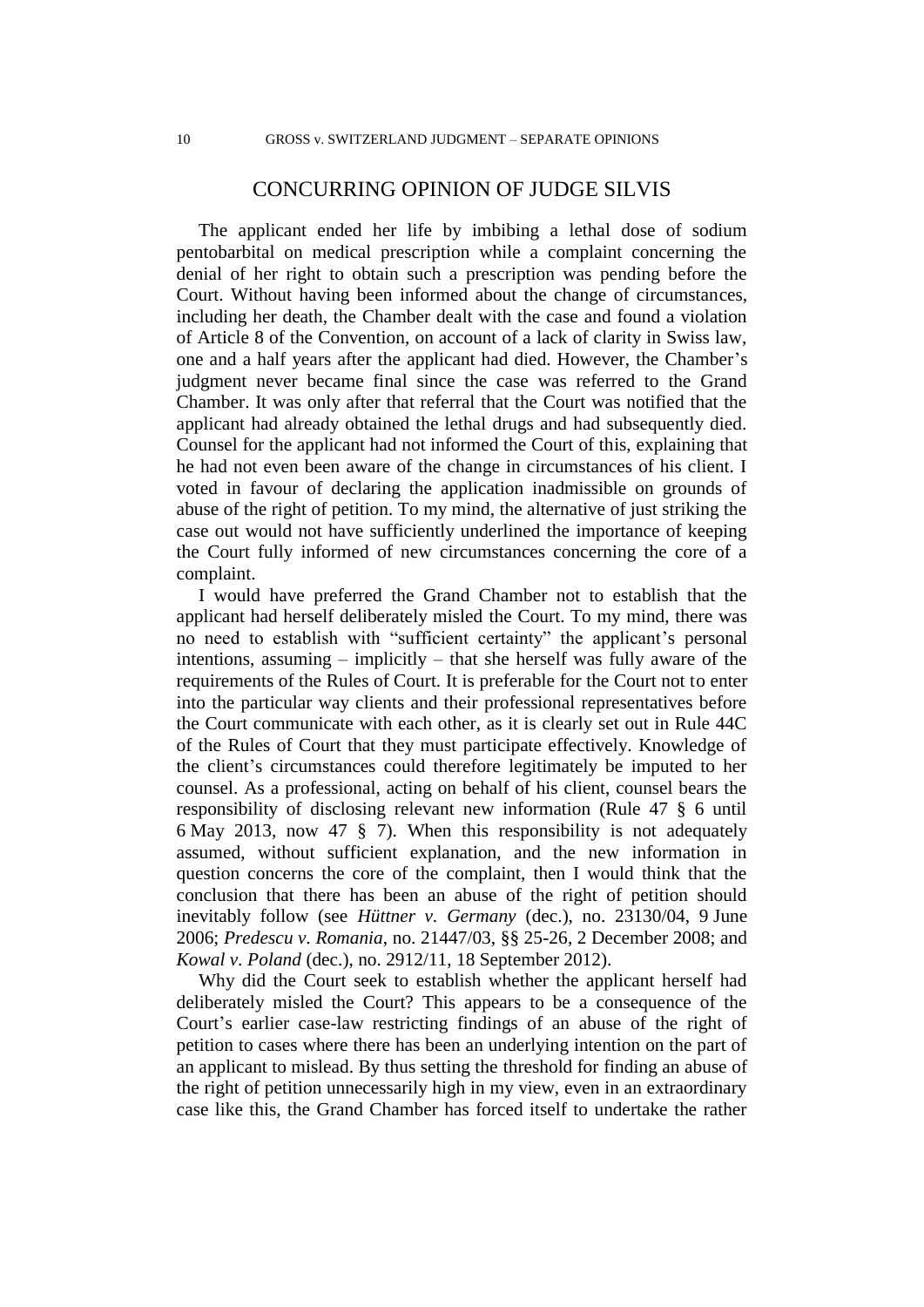speculative exercise of establishing with "sufficient certainty" her state of mind and, implicitly, her procedural legal awareness.

In *Nold v. Germany* (no. 27250/02, § 87, 29 June 2006) the applicant's intention to knowingly mislead the Court was not yet a necessary condition for finding an abuse of the right of application, since that condition was still subject to exceptions in extraordinary case as in earlier jurisprudence. In the case of *Centro Europa 7 S.r.l. and Di Stefano v. Italy* ([GC], no. 38433/09, § 97, ECHR 2012) the Grand Chamber recently found that withholding information could amount to abuse of the right of petition, but that "even in such cases" the applicant's intention to mislead the Court must always be established with sufficient certainty. It seems, as has been confirmed in the present judgment, that the Grand Chamber has closed the door to the possibility of reaching a finding of abuse of the right of petition in extraordinary cases without explicitly establishing "with sufficient certainty" that the applicant intended to mislead the Court. I regret this restriction and would have favoured a change in the opposite direction since rules of procedural "hygiene" are weakened when made exclusively dependent on subjective motives as opposed to objectively verifiable reasons.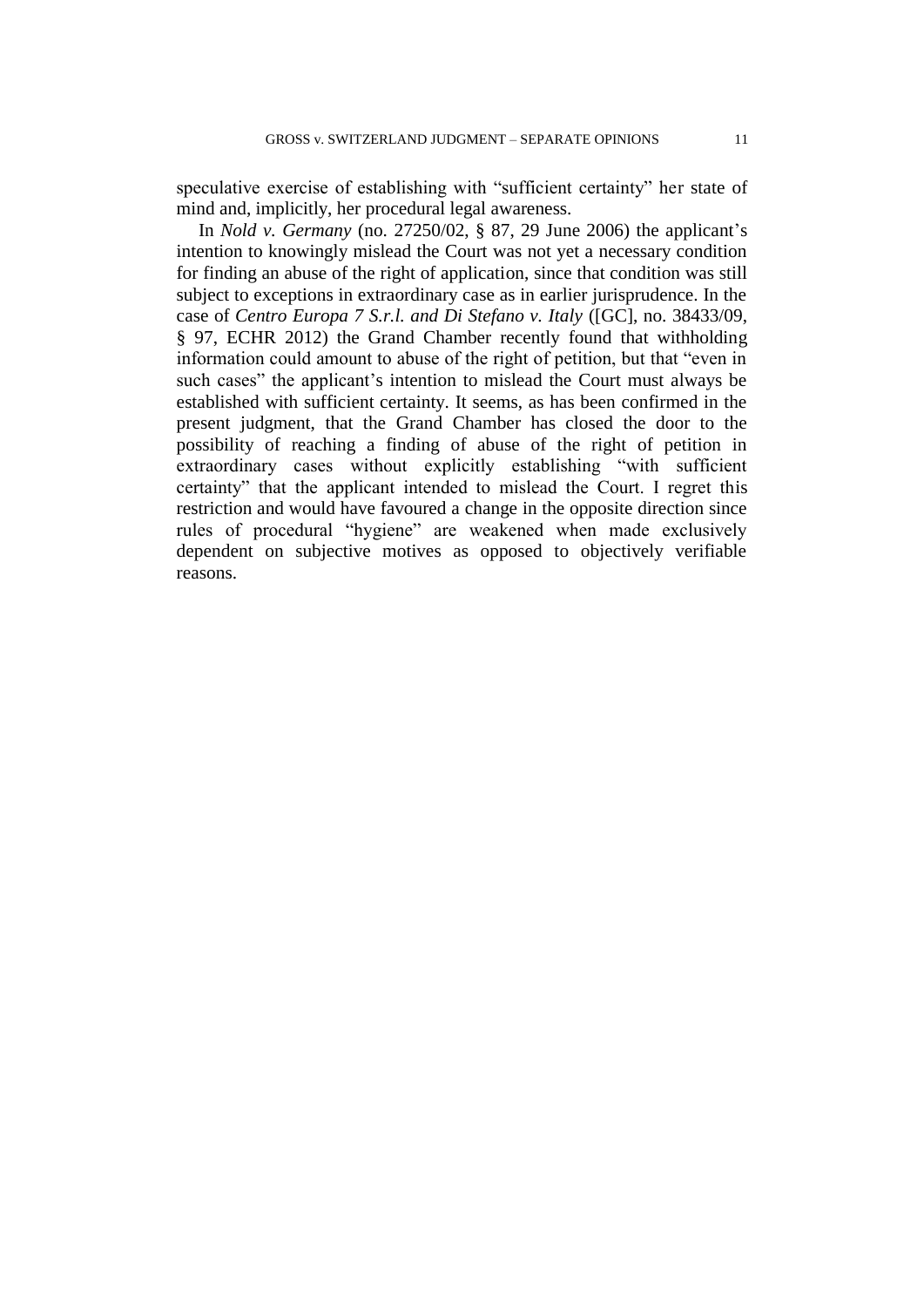# JOINT DISSENTING OPINION OF JUDGES SPIELMANN, ZIEMELE, BERRO-LEFÈVRE, ZUPANČIČ, HAJIYEV, TSOTSORIA, SICILIANOS, AND KELLER

1. While we agree that the Court cannot condone the behaviour of the applicant's representatives in this case, we are unable to share the view of the majority of the Grand Chamber that the present application is inadmissible under Article 35 § 3 (a) of the Convention on account of an abuse of the right of individual application. Unlike the majority, we consider that the threshold required for a finding of abuse of the right of individual petition has not been reached.

2. The Court's case-law on the abuse of rights is clear. Applications can only be regarded as an abuse of the right of individual application in exceptional circumstances. The Court has, for instance, held that "except in extraordinary cases, an application may only be rejected as abusive if it was knowingly based on untrue facts" (see *Knyazev v. Russia,* no. 25948/05, § 79, 8 November 2007, and *Aleksanyan v. Russia,* no. 46468/06, § 117, 22 December 2008,).

3. In the present case, it is necessary to determine whether the behaviour of the applicant's lawyer, of Mr F., or of the applicant herself is decisive.

4. In a previous case the Court found that counsel's negligent lack of awareness of the commutation of their client's life sentence and their failure to inform the Court once they learned of this fact constituted abuse of the right of individual petition (see *Bekauri v. Georgia* (preliminary objection), no. 14102/02, §§ 23-25, 10 April 2012). In another case, in which a supposed applicant had already died at the time of the submission of his application to the Court, and his signature on the application form had in fact been forged by his wife, the Court found that the forgery and the deliberate concealment of the applicant's death constituted an abuse of the right of individual petition and that the application should accordingly be rejected pursuant to Article 35 § 3. In that judgment, however, the Court held that "an application may only be rejected as abusive within the meaning of Article 35 § 3 of the Convention in extraordinary circumstances, such as if an application was deliberately grounded on a description of facts omitting or distorting events of central importance" (see *Andrianova and Others v. Ukraine,* no. 10319/04, § 9, 12 December 2013). However, the circumstances of the present case do not indicate any intent to mislead the Court on the part of the applicant's counsel, who  $-$  at the applicant's request – had no direct contact with his client.

5. Second, we note that, according to the Court's case-law, a finding of abuse of the right of individual petition is only possible if an applicant intentionally misled the Court, "especially if the information concerns the very core of the case and no sufficient explanation is given for the failure to disclose that information" (see *A.L. v. Poland*, no. 28609/08, § 47,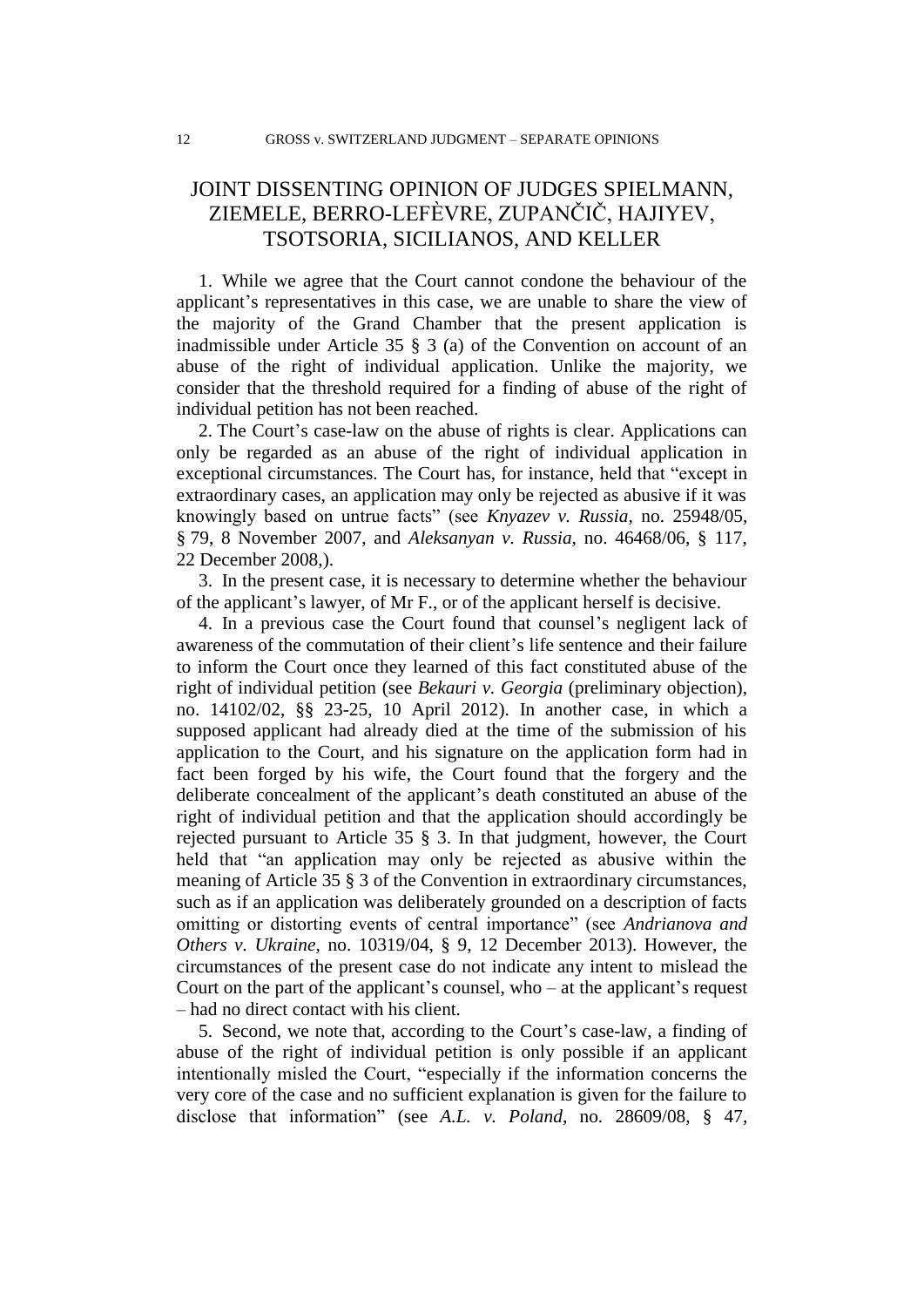18 February 2014, with references). We consider that this intent must be established with a sufficient degree of certainty (see *Mirolubovs v. Latvia,*  no. 798/05, § 63, 15 September 2009) and, at least to a certain degree, be attributable to the individual applicant in a given case (see, by contrast, *Bekauri v. Georgia*, cited above, §§ 21-25). In order to penalise an abuse of process by an applicant's representatives, the Court can use a tool more closely tailored to such situations by banning them from representing future applicants (Rule 36 § 4 (b) of the Rules of Court; see also *Petrović v. Serbia and 10 other applications*, no. 56551/11, decision of 18 October 2011).

6. The majority accepted that the necessary intent was present owing to the fact that the applicant's intermediary, Mr F., "purposely refrained" from informing the applicant's counsel of her death (see paragraph 32 of the judgment). The majority also expressed concern about the fact that the applicant's counsel had failed to maintain direct contact with her (see paragraph 33 of the judgment). However, the decisive factor here should not be the intent of the applicant's representatives. Whatever their role in concealing the applicant's death from the Court, this cannot be attributed to the applicant.

7. Furthermore, we draw attention to the pejorative nature of the majority's finding. The inadmissibility of an application due to the abuse of the right of individual petition carries a certain stigma. Ms Gross, deceased, was unable to submit her own views regarding the majority's assessment and her memory is now burdened with the stigmatizing effect of the present judgment.

8. Lastly, we are mindful of the fact that the qualification "abuse of rights" is reserved for cases which cause the Court to "waste its efforts on matters obviously outside the scope of its real mission, which is to ensure the observance of the solemn, Convention-related, engagements undertaken by the States Parties" (see *Petrović*, cited above). In the present context, we note that the number of assisted suicides is high and unlikely to abate in the near future. In the case of Switzerland, for example, the number of foreign residents who travel to the country to seek assistance in taking their own lives is not negligible. Accordingly, we do not consider the Court's efforts to have been wasted: the issue of assisted suicide is likely to engender future applications to the Court and thus certainly merits examination. We observe that there is undoubtedly a European dimension to this issue: travel to Switzerland by people wishing to end their lives, for the purpose of availing themselves of the services of assisted-suicide organisations, has triggered heated discussions in various Contracting States.<sup>1</sup>

9. In our view, the Court should have expressed serious doubts as to the question whether the applicant intended to mislead the Court, but should

 $\overline{a}$ 

<sup>1</sup> See, for example, the debate in the United Kingdom surrounding the draft Assisted Dying Bill [HL] 2014-15, which is currently before the House of Lords.